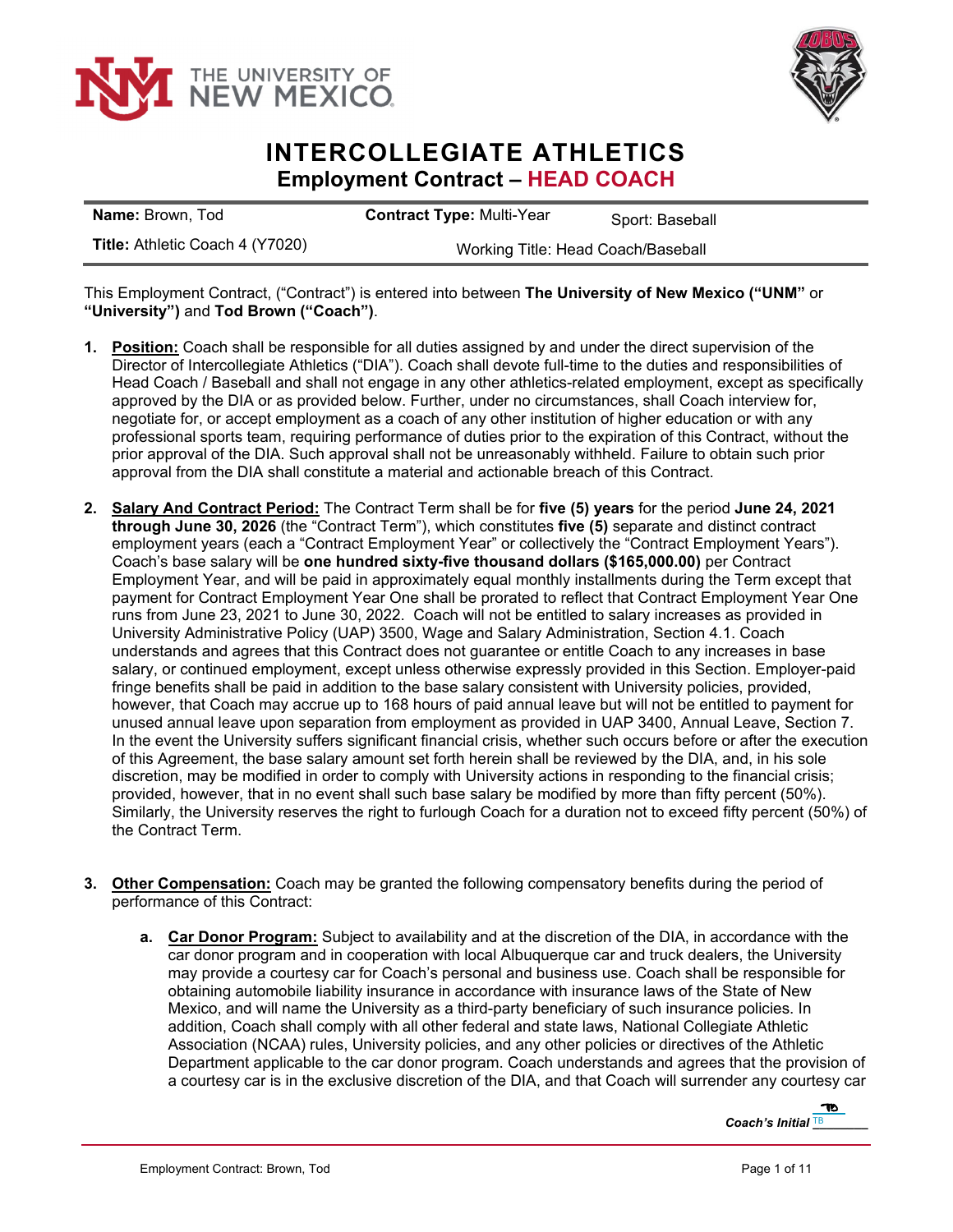provided upon request of the DIA. Coach further understands and agrees that any courtesy car provided pursuant to this Section constitutes taxable compensation to Coach and that Coach is solely responsible for the tax consequences associated therewith.

- **b. Travel:** At the DIA's sole discretion, Coach's spouse or domestic partner (as described in UAP 3790, Domestic Partners) and minor dependent children (together, "Family Members") may be added to the official University travel party for regular season away and post-season games within the continental United States. Travel costs for Family Members (including but not limited to costs of transportation, lodging, food and incidentals) shall be at Coach's expense, unless determined by the DIA, in his sole discretion, that funds and logistics allow for the University to provide for any or all of such costs. Coach understands and agrees that any value received by Coach under this provision likely is taxable compensation to Coach, and that Coach is solely responsible for the tax consequences associated therewith.
- **c. Country Club Membership:** Subject to availability and at the discretion of the DIA, Coach will be provided one (1) membership in a country club designated by the DIA. The Athletics Department agrees to cover the cost of membership fees, and Coach agrees to pay for all personal expenses incurred in the use of the membership. Membership as contemplated by this Section includes golf and other privileges provided by the club selected, typically but not always including tennis and pool privileges. Coach understands and agrees that the value of this membership is likely taxable compensation and that Coach is solely responsible for the tax consequences associated therewith.
- **d. Relocation Allowance:** Employee is eligible for a relocation allowance for costs associated with relocation in accordance with UAP 4020, New Employee Relocation Allowance. The amount for relocation expenses under this section will be a one-time amount of **fifteen thousand dollars (\$15,000.00),** paid to Employee in Employee's regular paycheck upon the successful completion of a Relocation Allowance Request form to be submitted by the hiring officer. Relocation allowance amounts and the value of any hotel rooms or temporary housing provided at no cost to the Employee during the relocation period are reported as taxable income to the Employee, and applicable withholding taxes will be withheld from payment. Employee's year-end tax statement (Form W-2) will include the gross amount of this allowance and all applicable taxes withheld in the calendar year of the payment.

If Employee fails to complete the first two (2) Contract Employment Years of the Contract Term, Employee is required to repay a prorated portion of the allowance, proportional to the number of months remaining in the Contract Term. Employee also agrees and understands that reimbursement may be accomplished in whole or in part via deduction from Employee's final paycheck as permitted by New Mexico law, Section 50-4-2 NMSA (1978). The amount of the deduction will not exceed the minimum wages to which the Employee would be entitled under state and federal law. Employee further agrees and understands that if the deduction from Employee's final check does not reimburse the University in full for moving expenses paid to the Employee, Employee will reimburse the University the remaining balance within sixty (60) days of the termination date.

All compensatory benefits are subject to compliance with University policies and procedures, the Mountain West Conference (MWC) rules and regulations, and the NCAA policies and procedures.

- **4. Incentive Salary:** In addition to the compensation set forth above, Coach is eligible for incentive payments according to the following categories of professional achievement. Incentives are cumulative and the maximum amount Coach may earn in any individual Contract Employment Year is **forty thousand dollars (\$40,000.00).**
	- **a.** Mountain West Conference Achievement
		- i. Regular Season Champion; or,
		- ii. Mountain West Conference Championship \$10,000.00

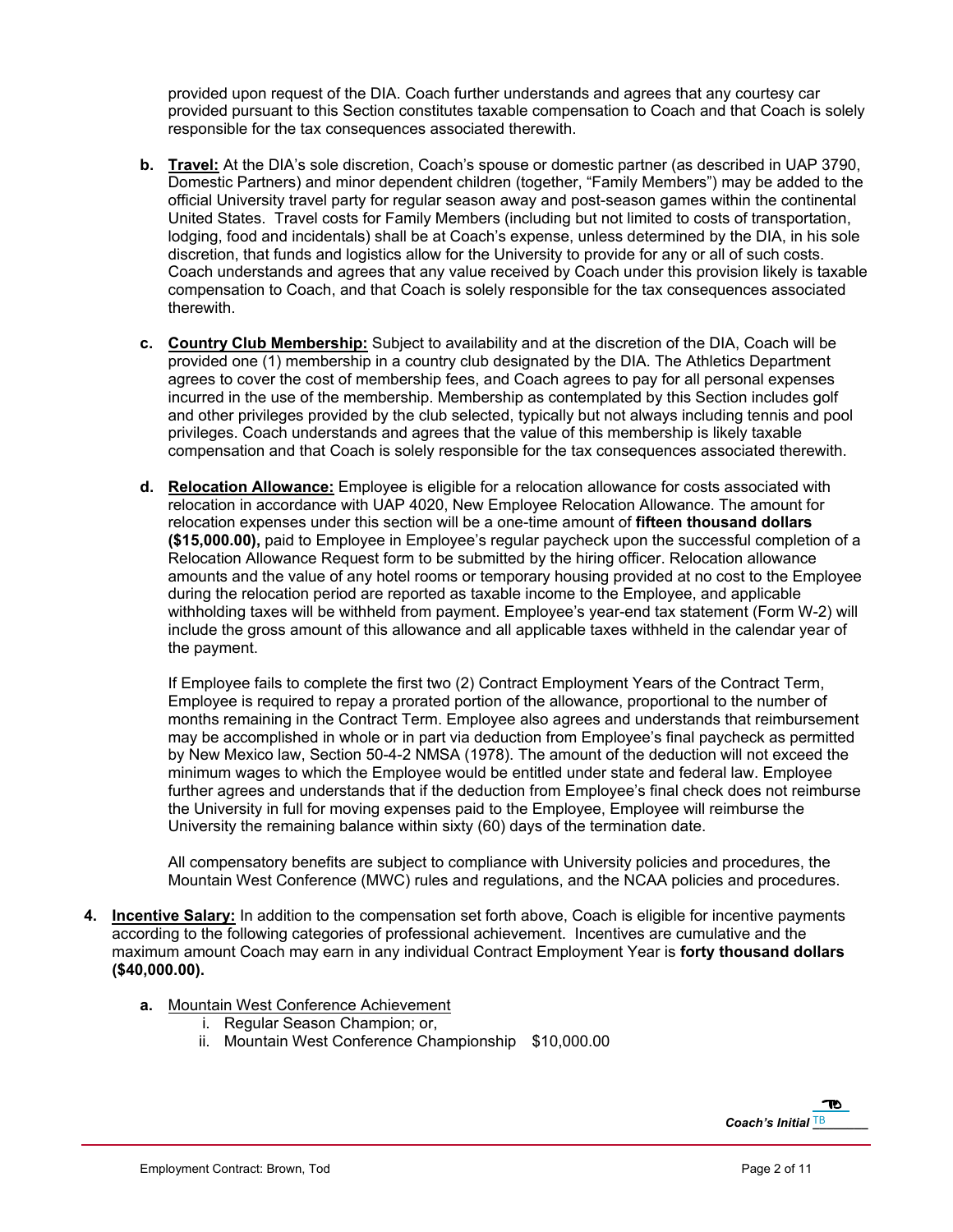**b.** NCAA Championship Achievement i. Appearance in Regionals **1998 1998 35,000.00** ii. Progress to Super Regionals **\$7,500.00** iii. Progress to College World Series **\$15,000.00** iv. NCAA National Champion  $$20,000.00$ 1. Only one incentive bonus shall be paid pursuant to this Section 4.b. **c.** Coaching Recognition i. Mountain West Coach of the Year **\$5,000.00 d.** Student Athlete Academic Performance i. Baseball Team single year Academic Performance Rating 1. Greater than 950 **\$5,000.00** 2. Greater than 970 \$10,000.00 a. Only one incentive bonus shall be paid pursuant to Section 4.d.i. ii. Academic Completion Rate: At the end of each semester during the Term, UNM's Associate AD for Compliance shall review and compare the number of academic credit hours attempted and passed by all Baseball student athletes who were initially included in the UNM Registrar's GPA calculation at the beginning of the semester (including any student athletes who have exhausted eligibility or former student athletes). If the ratio of passed hours to attempted hours (passed hours divided by attempted hours) is equal to or greater than 0.80 over the course of a Contract Employment Year:  $$5,000.00$ 

Coach will be eligible for incentive salary payments after completing the Contract Employment Year in which the incentive is earned. Incentive payments, if any will be paid no later than **sixty (60) days** after the end of such Contract Employment Year. Coach understands and agrees that incentive payments, if any, are taxable compensation and that Coach is solely responsible for the tax consequences associated therewith.

Coach may request that the University pay any portion or all of the incentive payments earned under this Section to one or more full-time assistant coaches of the Baseball coaching staff who are under Coach's direct supervision and control. Coach shall inform the DIA of this request in writing no later than **thirty (30)** days after the end of the Contract Employment Year in which the incentive is earned, and shall specify what amounts are to be paid to her and to her staff members, respectively. The DIA may, in his sole discretion, approve, modify or reject Coach's request. If approved, the University shall pay the incentives earned under this Section as requested by Coach.

The incentives contemplated by this section are contingent upon sufficient appropriations being available to fund them. In the event that, in any Contract Employment Year the legislature of the state of New Mexico reduces its appropriation to the University or to the Athletic Department, below the current level as of the effective date of this Agreement, these incentives shall be paid in the reasonable discretion of the DIA.

**5. Independent Income:** Subject to compliance with Athletics Department, University, MWC and NCAA policies, as currently in force and from time to time amended, and with advance written permission of the DIA, Coach may earn other athletics-related income during the period of this Contract. Coach understands and agrees that such activities are independent of Coach's University employment and the University shall have no liability or responsibility for any claims arising therefrom. Coach agrees to indemnify the University and hold it harmless from any claims arising out of any independent contractual or other business and/or employment arrangements with third parties. Coach's advance written requests pursuant to this Section shall

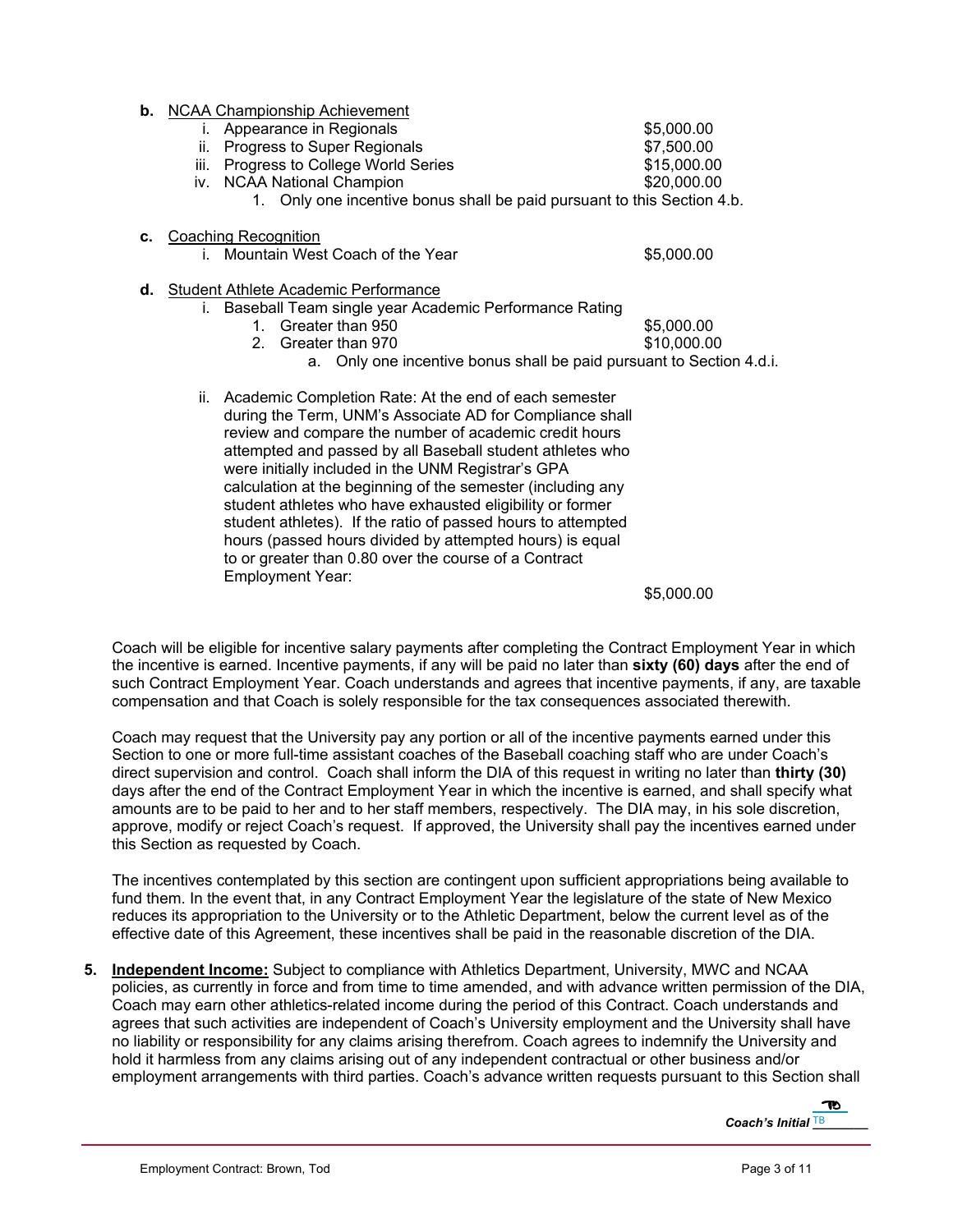include the sources and amounts of any independent income contemplated by this Section. Coach understands and agrees that Coach is solely responsible for any tax liability associated with such activities.

With the written permission of the DIA, Coach may organize and conduct a camp, clinic, lessons, or sports league pursuant to the Athletics Department's summer camp policy. Coach understands and agrees to comply with the terms UNM Athletics' Camp Manual Policy and Procedures provided by the UNM Athletics Compliance office including, but not limited to, income reporting and background checks. These activities are performed in addition to Coach's assigned duties and responsibilities, and shall not interfere with those assigned duties and responsibilities. Coach shall receive no compensation from the University in connection with these activities. Coach understands and agrees that Coach is solely responsible for any tax liability associated with such activities and that the University shall have no liability or responsibility for any claims arising therefrom. Coach shall be responsible for obtaining general liability insurance in accordance with insurance laws of the State of New Mexico, and will name the University as a third-party beneficiary of such insurance policies. Coach agrees to indemnify the University and hold it harmless from any claims arising out of any camp-related activities.

- **6. Duties and Responsibilities:** Under the supervision and direction of the DIA, Coach shall be responsible for the strategic planning, supervision, management, direction and leadership of the University's Intercollegiate Baseball Program in an efficient and effective manner to achieve the goals and objectives of the Program and the Department of Intercollegiate Athletics as established by the DIA. Said goals and achievements shall be in concert with the mission of the Department of Intercollegiate Athletics and the University, including the planning development, implementation and maintenance of an NCAA Division I Baseball program that is characterized by excellence, exemplified by academic achievement and development of character, maturity and a sense of fair play in Baseball. To that end:
	- **a.** Coach shall perform his duties and responsibilities under this Contract to the reasonable satisfaction of the DIA, including but not limited to the supervision and evaluation of assistant coaches and those support staff who report to Coach, provision of leadership for the effective recruiting, coaching and instruction of student athletes as well as all responsibilities normally associated with and performed by a Head Coach of an NCAA Division I Baseball program at a member institution of the Mountain West Conference or other major NCAA Division I institution. Coach agrees to maintain a courteous and collegial working relationship with Athletics Department staff. Coach shall perform all duties set forth in this Contract and reasonably assigned by the DIA including, without limitation, assisting in the development and implementation of recruiting plans and strategies consistent with all applicable NCAA and MWC regulations; and, in general shall be responsible for evaluating, recruiting training conditioning, instructing, supervising, disciplining and coaching student athletes to prepare them to compete in the MWC and against college competition at the national level.
	- **b.** Coach shall require and use his best efforts to ensure that institutional control of the Baseball program is sustained through the development, implementation and maintenance of a vigorous and effective program for compliance with all NCAA, MWC regulations and bylaws, and all policies of the University.
	- **c.** Coach shall act and speak positively about the University and the University's athletic programs in private and public forums.
	- **d.** Coach shall perform his duties and responsibilities while comporting himself at all times in a professional and personal manner consistent with good sportsmanship and with the high moral, ethical and academic standards of the University and the Department, the MWC, and the NCAA.
	- **e.** At no time shall Coach be involved in discreditable conduct that is inconsistent with professional standards of the University, or that is seriously prejudicial to the best interests of the University, or that violates the University's mission in a substantive manner.

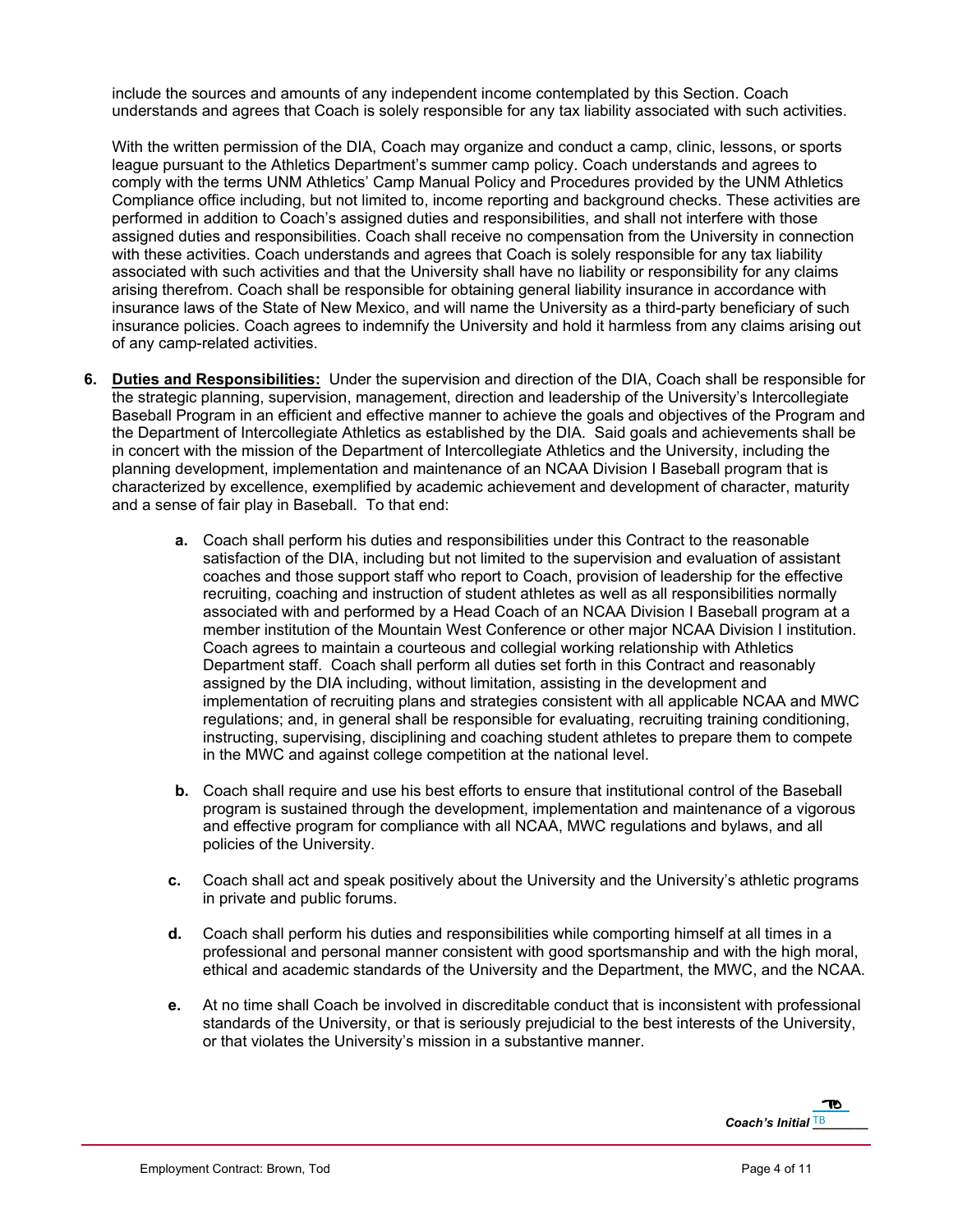- **f.** Coach shall exercise due care such that any personnel under his responsibility or supervision shall comport themselves in a similar manner.
- **g.** Coach shall make every reasonable effort to ensure that all student athletes' academic requirements are met in cooperation with and in support of the University faculty and administration.
- **h.** Coach recognizes and supports the importance to the University of its academic standards and requirements, and Coach hereby agrees to abide by and support these and any future academic standards adopted by the University, in all aspects of his duties and set forth herein.
- **i.** Coach shall not disclose or use any secret, proprietary, or confidential information about the University or its business affairs or activities, all of which shall be deemed "confidential information," except during the term hereof and then only for the benefit of the University.
- **j.** Coach, as a recognized and notable spokesperson for intercollegiate athletics and education, shall support the University administration mission, policies, and decision, in all of his dealing and activities with the public
- **7. Conduct of Athletics Personnel:** Coach, hired to administer, conduct, and/or coach intercollegiate athletics, shall act with honesty and sportsmanship at all times in promoting the honor and dignity of fair play in the context of the high standards associated with collegiate competitive sports. Coach understands and agrees that honesty and sportsmanship at all times, and the promotion of the honor and dignity of fair play in the context of the high standards associated with collegiate competitive sports, are material to this Contract, and that any conduct that undermines these values may be grounds for discipline, which can include termination for cause in accordance with Section 11.

Coach acknowledges that negative statements concerning the Athletics Department, the University, and the State of New Mexico made to the media or in public may be detrimental to recruiting, fundraising, and the morale of coaches, staff and players in the Sport program and other programs of intercollegiate athletics and the reputation of the University. Therefore, Coach agrees that Coach is highly encouraged that whenever appropriate and in a timely manner, will first direct any complaint or criticism that Coach may have of a particular University Sports Program, the Athletics Department or the University to the DIA before directing the complaint or criticism to anyone else. This shall not prohibit Coach from making communications protected by whistleblower laws. Further, Coach shall make reasonable efforts to project a positive image with respect to the University, Athletics Department, and Spot Program. Any conduct that disparages the Sport Program, Athletics Department or the University may be grounds for discipline, which can include termination for cause in accordance with Section 11.

Coach shall not engage in activities or conduct injurious to the reputation of the University, including without limitation, repeatedly conveying to one person, or conveying to an assembled public group, negative information concerning the University.

- **8. Unethical Conduct:** Coach will refrain from unethical conduct. Unethical conduct may include, but is not limited to, the following examples of misconduct:
	- **a.** Refusal to furnish information relevant to an investigation of a possible violation of an NCAA regulation when requested to do so by the NCAA or the University;
	- **b.** Involvement in arranging for fraudulent academic credit or false transcripts for a prospective or an enrolled student-athlete;
	- **c.** Involvement in offering or providing a prospective or an enrolled student-athlete an improper inducement or extra benefit or improper financial aid;

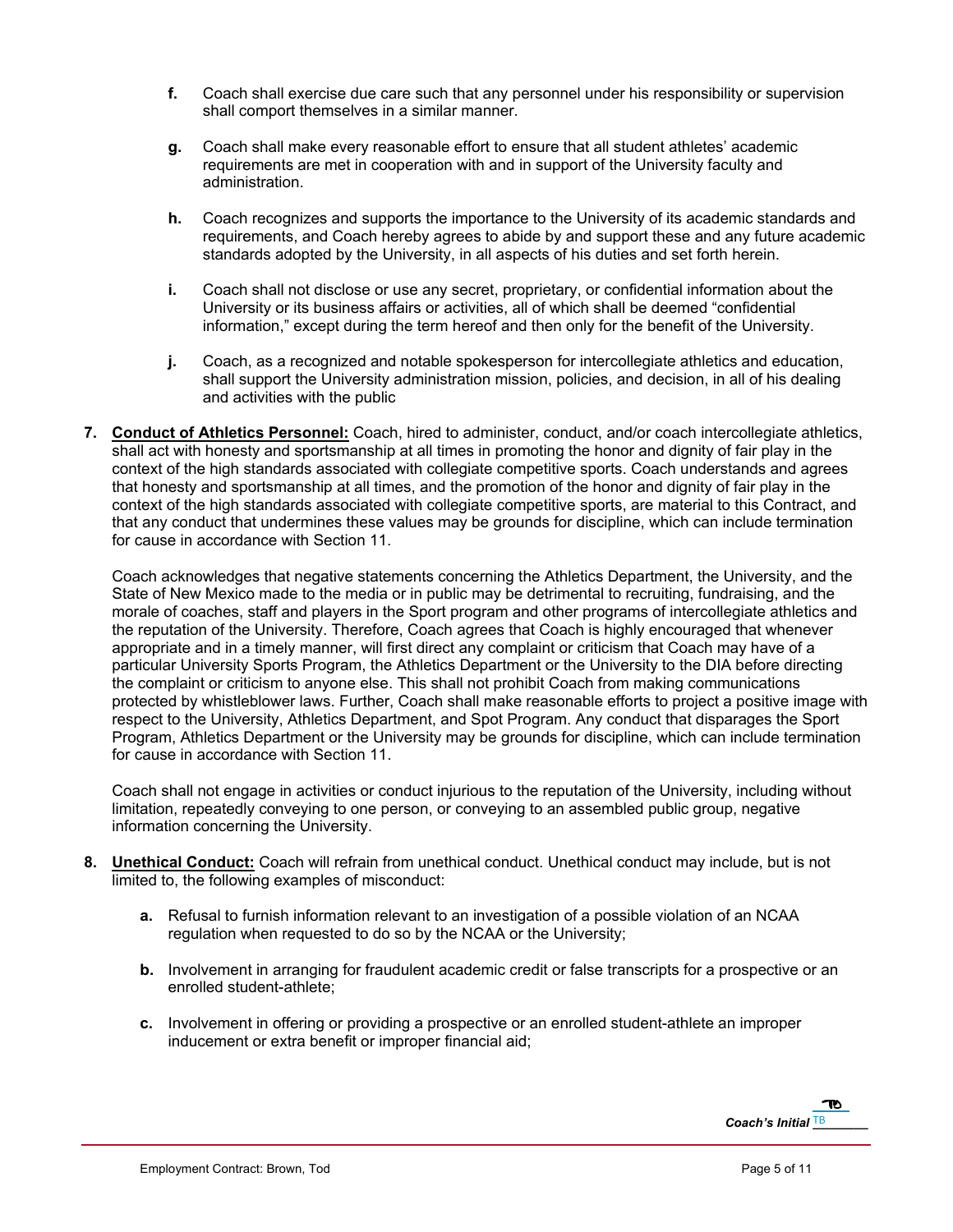- **d.** Furnishing the NCAA or the University false or misleading information concerning Coach's involvement in or knowledge of matters relevant to a possible violation of an NCAA regulation;
- **e.** Receipt of benefits by Coach for facilitation or arranging a meeting between a student-athlete and an agent, financial advisor, or a representative of an agent or advisor (e.g., "runner");
- **f.** Refusal to furnish information relevant to an investigation of a possible violation of federal or state law or University policy when requested to do so by lawfully authorized federal or state agents or University officials or when otherwise required to report under University policy; or
- **g.** Refusal to comply with regulatory or policy requirements, including but not limited to the reporting requirements imposed by the Jeanne Clery Disclosure of Campus Security Policy and Campus Crime Statistics Act, Title IX of the Education Amendments of 1972 (the "Clery Act"), and any and all University policies relating thereto.

Coach's agreement to refrain from unethical conduct is a material term of Coach's employment and this Contract. Coach expressly understands and acknowledges that unethical conduct is sufficient justification for **Termination of Contract for Cause** as described in Section 11.

**9. Compliance With Laws, Policies, Rules and Regulations:** Coach shall be responsible for being fully knowledgeable of, and being in full compliance with, the policies, rules, and regulations of the University, the MWC, or any other conference with which the University may elect to affiliate, the NCAA (as they are currently in force and as they are amended from time to time), as well as applicable federal laws, including but not limited to the Clery Act; Title IX of the Education Amendments of 1972; applicable New Mexico laws; and University policies regarding crime reporting and sexual harassment, including, but not limited to sexual harassment, sexual misconduct, and sexual violence. Coach shall immediately report any apparent or confirmed violations of the above laws, policies, rules, and regulations occurring in the department to the university's compliance staff, the DIA, or UNM's Division of Human Resources, as well as other University official/departments as may be required by University policy. Upon receiving any information about a person who has experienced sexual misconduct, harassment, sexual assault or other sexual violence, Coach shall also report the information to UNM's Office of Equal Opportunity (OEO) within 24 hours, or as soon as reasonably practicable, by calling OEO at 505-277-5251 or by email at oeo@unm.edu. Failure by Coach to report immediately to the University's athletics compliance staff and, as appropriate the DIA or other responsible University official/department, any alleged violations of University, MWC or NCAA policies, rules or regulations by Coach or, upon becoming aware of violations by any coaches, staff members, studentathletes, or other persons under Coach's supervision that become known to Coach, which failure, in the reasonable opinion of the DIA (i) creates material risk for the University or Program or (ii) negatively affects the University or the Program in a material manner, shall subject Coach to disciplinary or corrective action as set forth in the NCAA enforcement procedure. Such failure to report shall also subject Coach to immediate suspension, at the University's sole discretion, for a period of time without pay, or termination as described in Section 11

If the University determines that Coach is in violation of MWC or NCAA rules and regulations while employed by the University, or was in violation of NCAA or conference rules and regulations during prior employment at another NCAA member institution, Coach shall be subject to disciplinary or corrective action as set forth in the NCAA enforcement procedure and may be suspended by the University at the University's sole discretion for a period of time without pay, or terminated as described in Section 11. If Coach fails to meet Coach's obligations as stated in this Section or fails to complete any University-required training within six (6) months of the Effective Date of Coach's employment, or otherwise fails or refuses to meet his obligations under any law, regulation, policy or procedure, Coach may be subject to disciplinary action up to and including suspension and/or termination as described in Section 11.

Coach specifically acknowledges and agrees that Coach's compliance with applicable laws, policies, rules, and regulations are material obligations of this Contract.

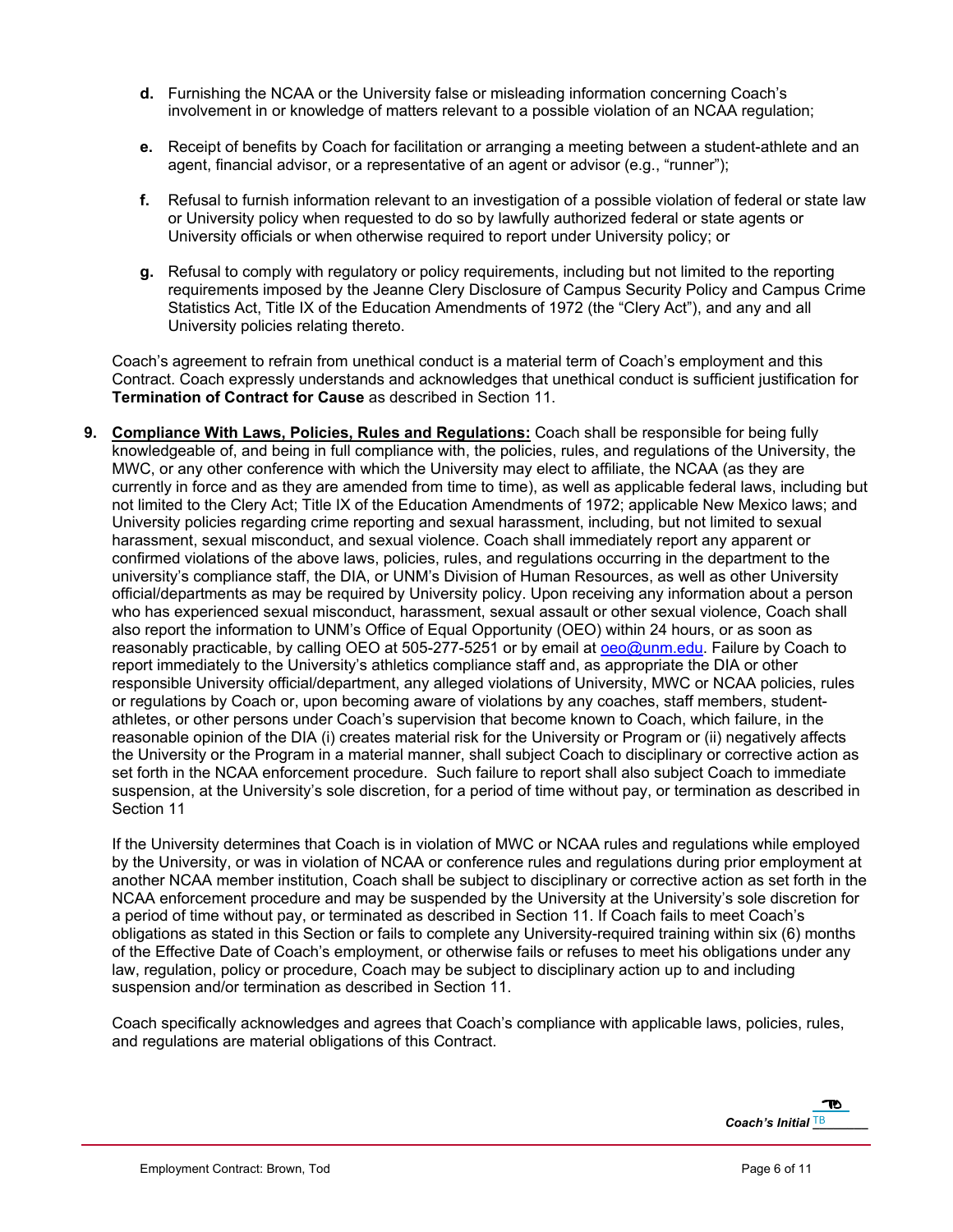- **10. Non-Applicability of University Employment Policies and Due Process Guarantees:** This Contract creates no expectancy of or property interest in continued employment with the University. Accordingly, no provisions of the University Administrative Policy manual (UAP) addressing or governing separation of employment, discipline and contract employees generally are applicable to Coach. No due process guarantees relating to progressive discipline, suspension, discharge, and appeal processes are accorded to Coach under this Contract. All rights, processes and notices afforded to Coach or required from Coach are specifically enumerated under sections 11, 12 and 13 of this Contract.
- **11. Termination of Contract for Cause:** The University reserves the right to immediately terminate this Contract for cause at any time. Cause includes violation of any material obligation of Coach under this Contract or any amendments hereto. In addition to a material breach of this Contract, the parties agree that the following items constitute cause for termination under this Section:
	- **a.** insubordination;
	- **b.** Coach's neglect of, or failure or refusal to perform, his duties as Head Coach in any material respect after receiving written notice of such failure or refusal from the DIA.
	- **c.** malfeasance;
	- **d.** Coach's failure to comport himself in a manner consistent with good sportsmanship or the moral, ethical or academic standards specified in this Contract or in University policies and regulations;
	- **e.** failure of Coach or any other person under his supervision and direction to comply with applicable standards or regulations of the MWC or the NCAA, federal or state law, or University rules, regulations or policies, as amended from time to time, regardless of whether such violation results in the imposition of sanctions or other consequences;
	- **f.** Coach's failure to promote an atmosphere of compliance or properly and effectively monitor personnel under his supervision and direction which results in material non-compliance by Coach's personnel with applicable standards or regulations of the MWC or the NCAA, federal or state law, or University rules, regulations, or policies, as amended from time to time, regardless of whether such violation results in the imposition of sanctions or other consequences;
	- **g.** Coach's instruction to any assistant coach, student or other person to respond inaccurately or incompletely to any request or inquiry concerning a matter relevant to University's athletic programs or other institution of higher learning which shall be propounded by University, the NCAA, the MWC or other governing body having supervision over the athletic programs of University or such other institution of higher learning, or required by law;
	- **h.** Coach's failure to fully cooperate in the enforcement and implementation of any drug testing and/or education program established by the University, the MWC, the NCAA, or pursuant to federal or state law that is applicable to student athletes or other employees of the University;
	- **i.** Coach's being charged with indicted for, or pleading no contest to or being convicted of (i) any felony; or, (ii) any misdemeanor involving sexual misconduct, assault or battery, gambling, drugs or alcohol. For purposes of termination of this Contract for cause, the parties agree that a conviction or plea will serve as conclusive evidence of the commission of the alleged crime by Coach;
	- **j.** engaging in conduct which either (i) displays a continual, serious disrespect or continual, serious disregard for the mission of the University, (ii) brings Coach into public disrepute (iii) constitutes moral turpitude or breaches the high moral and ethical standards applicable to Coach as a visible representative of the University;
	- **k.** major or repeated minor violation of policies, rules, or regulations of the University; major or repeated secondary infractions of the MWC or NCAA rules (including any similar infraction which may have

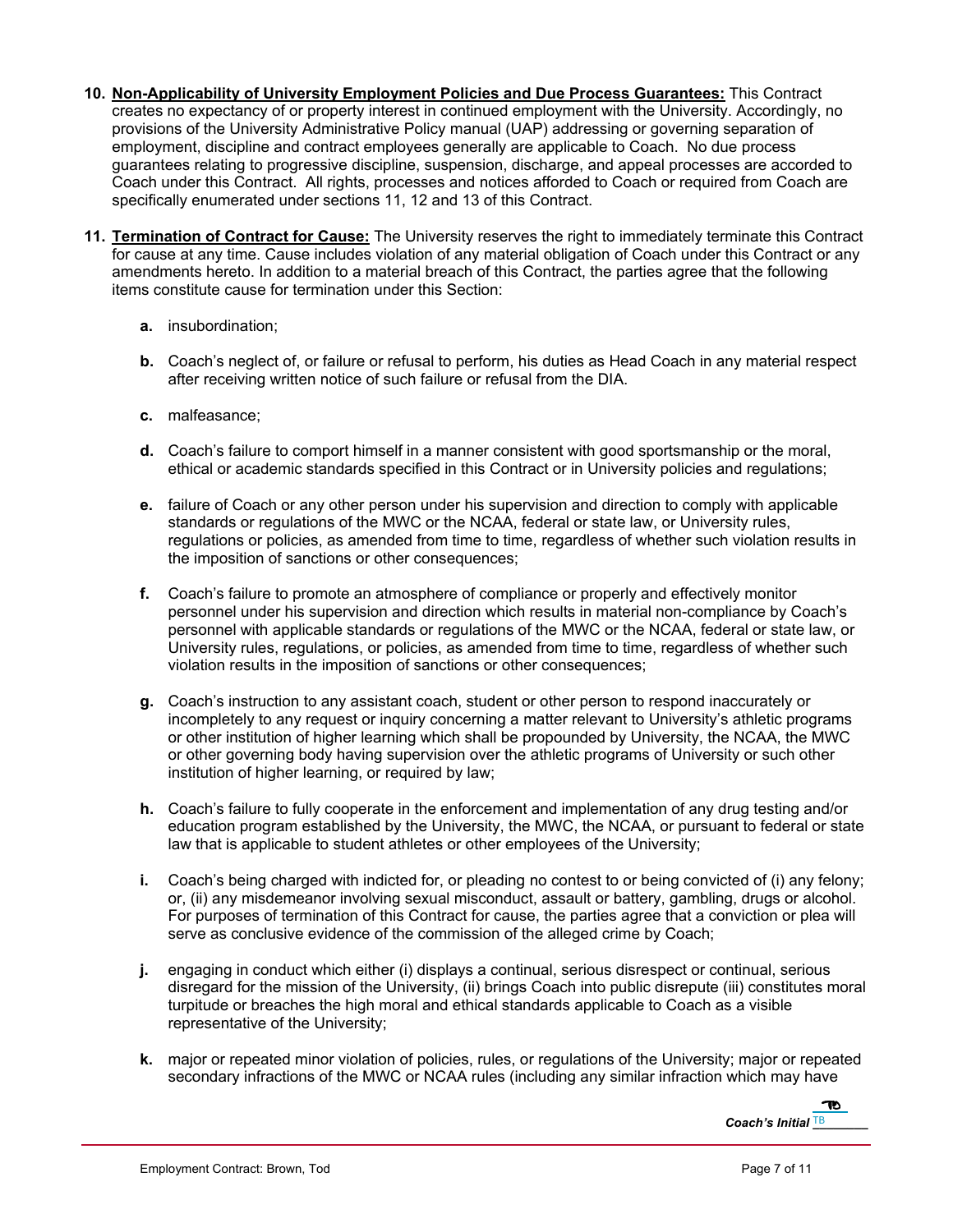occurred at Coach's prior employment); major or repeated minor violation of New Mexico or federal laws, regulations, or policies;

- **l.** Coach's misconduct, whether or not relating to Coach's employment, which is not in the best interest of the University or which violates the University's mission, interests, policies, or regulations, and which causes material damage to the reputation or dignity of the University or its athletics program;
- **m.** participating in any (i) gambling, bookmaking, wagering, or betting involving any athletic contest whatsoever wither by soliciting, placing or accepting a bet or wager or through a bookmaker, a pool, or any other method of gambling; or (ii) counseling, instruction, encouraging, or permitting any student-athlete, assistant coach, or other individual under or subject to Coach's control, authority, or supervision to participate in such activity;
- **n.** failure to report promptly to the DIA in writing any violations or potential violations known to Coach of University Rules including, but not limited to, those by Coach, his assistant coaches, student athletes or other persons under the direct control or supervision of Coach;
- **o.** failure to take reasonable steps to ensure the physical and mental wellbeing of student athletes on the Baseball team;
- **p.** willful or negligent conduct injurious to the University's Intercollegiate Baseball Program or the University;
- **q.** any other reason constituting adequate cause for termination pursuant to official written employment policies of the University or its Athletics Department;

If this Contract is terminated for cause, the University shall have no further liability except for base salary and fringe benefits accrued to the date of termination.

In the event the DIA, in his sole discretion, determines that cause exists to terminate Coach, but that doing so would not be in the best interest of the University, the DIA may implement other, lesser disciplinary measures including, without limitation, suspension with or without pay. This does not in any way alter the parties' agreement that no provisions of the University Administrative Policy manual addressing or governing separation of employment, discipline or contract employees generally are applicable to Coach or that no due process guarantees relating to progressive discipline, suspension, discharge, and appeal processes are accorded to Coach under this Contract.

Nothing in this Section shall prevent, limit or otherwise interfere with the University's right to terminate the services of the Coach without cause at any time subject to the provisions of Section 13 herein. Therefore, this Section creates no expectancy of or property interest in continued employment and no University Administrative Policy addressing or governing progressive discipline, discharge or the appeal process for discharge shall be applicable to Coach.

**12. Termination by Request of Coach:** Coach may terminate this Contract at any time upon written notice to the DIA. In the event that Coach terminates this Contract pursuant to this Section, the University shall have no further liability except for base salary and benefits accrued to the date of termination.

Coach understands and agrees that termination of this Contract pursuant to this Section prior to the expiration of the Contract Term will cause irreparable harm to the reputation and athletic programs of the University in an amount not capable of precise calculation or quantification. Therefore, if Coach terminates this Agreement during the Contract Term then Coach agrees to pay to the University as liquidated damages, and not as a penalty, as follows:

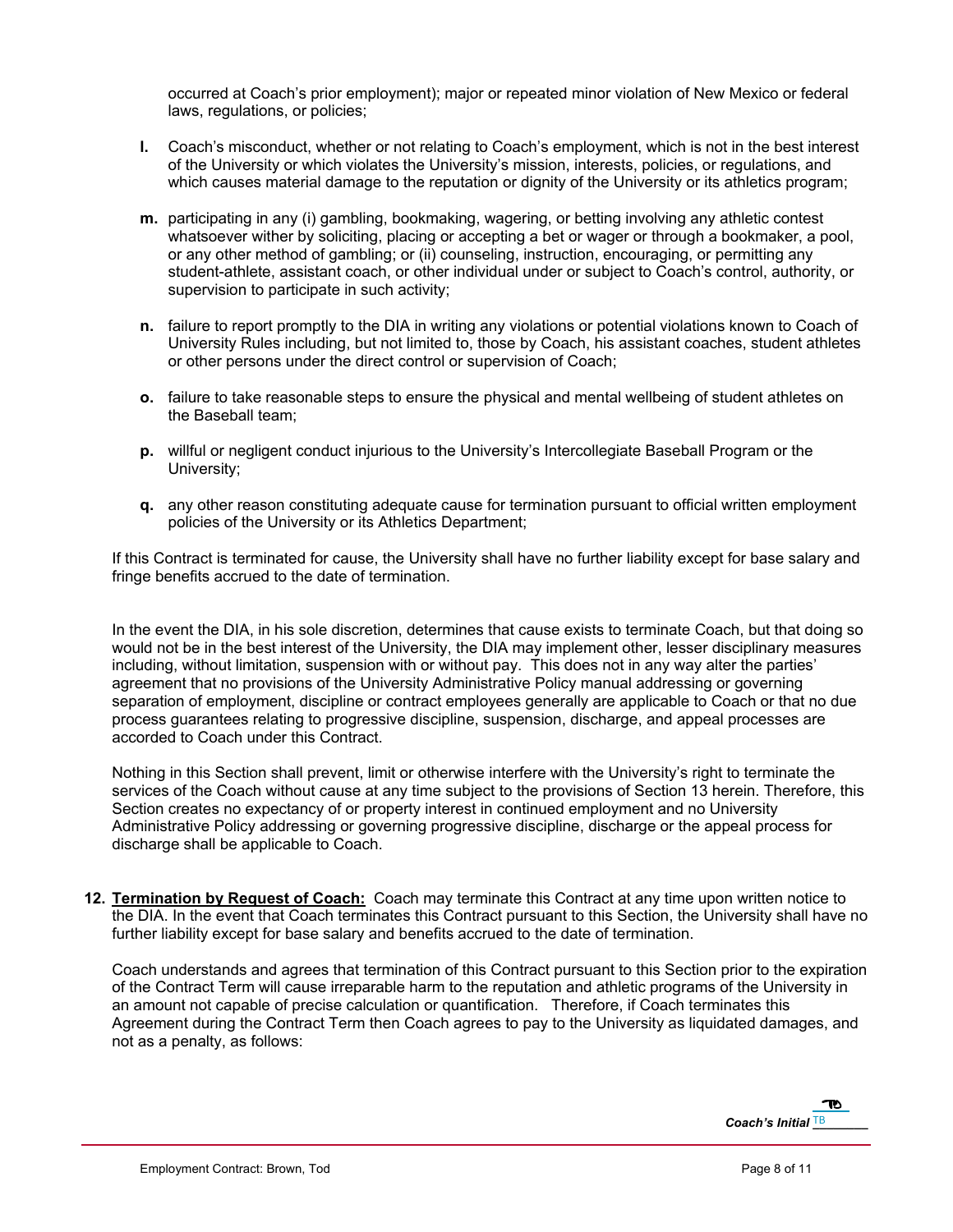| If termination occurs in Contract Employment Year One:   | \$412,500.00 |
|----------------------------------------------------------|--------------|
| If termination occurs in Contract Employment Year Two:   | \$330,000.00 |
| If termination occurs in Contract Employment Year Three: | \$247,500.00 |
| If termination occurs in Contract Employment Year Four:  | \$165,000.00 |
| If termination occurs in Contract Employment Year Five:  | $$0$ (zero)  |

Liquidated damages may be modified to a lesser amount at the discretion of the DIA, with approval of the University President.

Pursuant to this Section, any sum of liquidated damages shall be paid in full to the University within sixty (60) days of termination. Failure to pay the full sum of liquidated damages shall constitute a material and actionable breach of this Contract. The liquidated damages shall be the University's sole and exclusive quantification and limitation of Coach's damages owed to the University pursuant to this Section and the University shall seek no other remedies or damages whatsoever against Coach related to Coach's termination of this Contract.

- **13. Termination by Request of University:** The University may voluntarily terminate this Contract at any time by giving Coach written or verbal notice. Notwithstanding any terms or provisions of this Contract or that may be found in University policy regarding employment that may be interpreted to the contrary, or unless otherwise specifically agreed to in writing, Coach's employment relationship with the University shall terminate upon delivery of the notice of termination or as otherwise set forth in the notice of termination.
	- **a. Severance:** In the event of termination of this Contract by the University other than for cause as defined in Section 11, the University agrees to pay, and Coach agrees to accept, as severance, the sums stated in the chart, below:

If the termination occurs in Contract Employment Year One: \$412,500.00 If the termination occurs in Contract Employment Year Two: \$330,000.00 If the termination occurs in Contract Employment Year Three: \$247,500.00 If the termination occurs in Contract Employment Year Four: \$165,000.00<br>If the termination occurs in Contract Employment Year Five: The remainder of payment owed If the termination occurs in Contract Employment Year Five:

to Coach for the remaining period of Contract Year Five

The sums described in this Section shall be deemed a severance payment to Coach and shall be paid in approximately equal monthly payments to Coach over the greater of eighteen (18) months or the number of months remaining in the Contract Term at the time of termination, on or about the last day of each month following termination, with New Mexico and federal tax withholdings associated with the payment of salary withheld, until paid. Coach understands and agrees that there will be no retirement withholding or contribution on the severance payments described in this Section, and that no benefits of any kind will accrue to Coach as a result of such payment. Coach agrees that as a condition of receiving any severance payments under this Section, except for any earned but unpaid compensation to the date of termination and any legally protected rights Coach has under any employee benefit plan, Coach must agree to not disparage the University and must execute a comprehensive release in a form to be determined by the University, in its sole discretion (the "Release"). Severance payments will not commence until Coach has fully executed the Release.

**b. Mitigation/Offset:** Coach agrees that the University's obligation to make payments under this Section shall be subject to Coach's obligation to mitigate his damages by immediately making reasonable, good faith and diligent efforts to obtain other employment. Should Coach obtain baseball-related employment, including employment as a media consultant, on-air personality or analyst, the University's financial obligations under this Section shall cease so long as Coach's monthly compensation from such employment, including base salary, deferred compensation, public relations and bonuses and incentive salary actually earned or received, but excluding reasonable and usual non-monetary fringe benefits such as health and life insurance, club memberships and use of

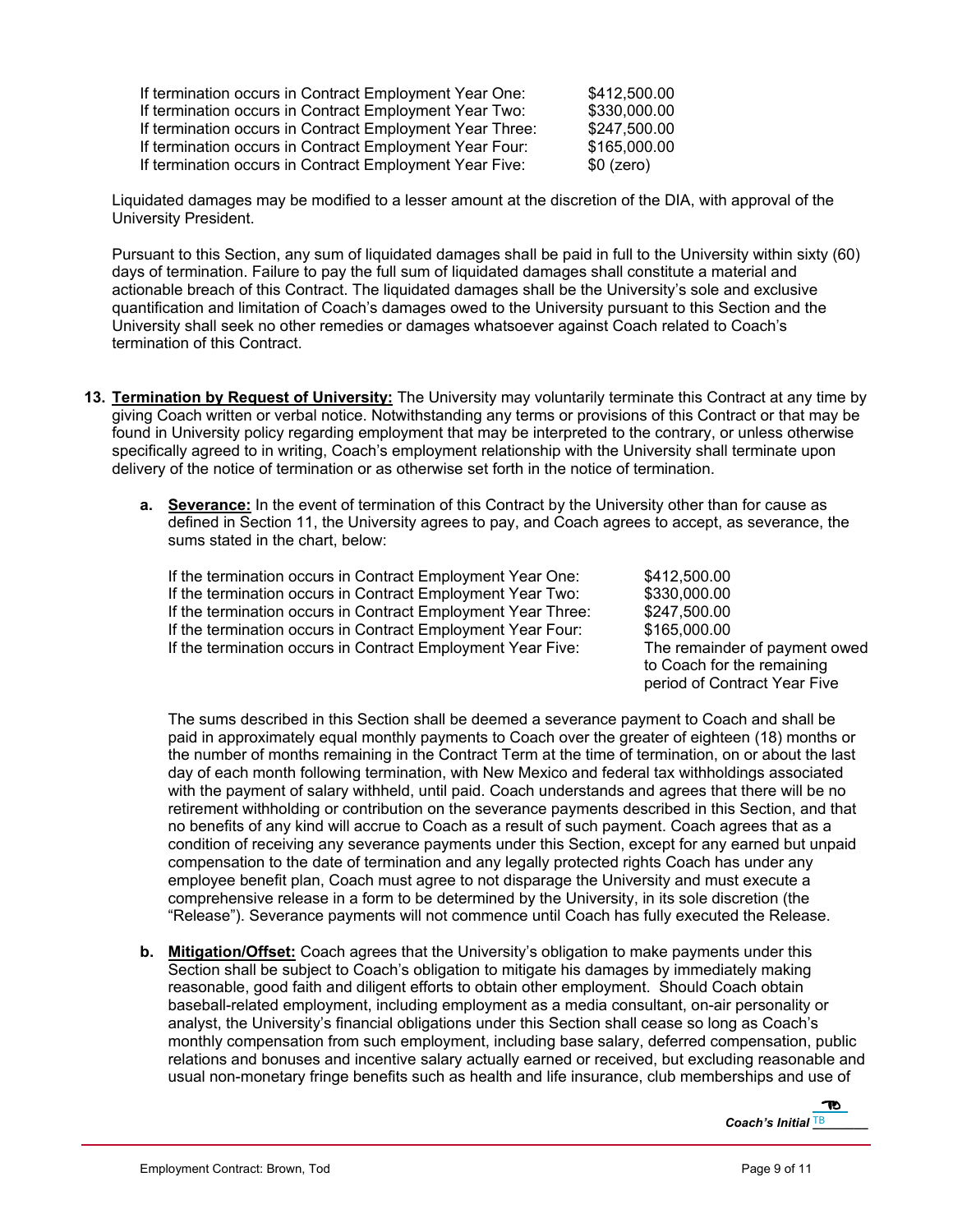vehicles ("Monthly Compensation"), is equal to or greater than the University's obligation to pay severance under this Section, prorated on a monthly basis.

If Coach's Monthly Compensation from such employment is less than the University's monthly obligation to pay severance under this Section, the amount of the University's obligation to pay severance shall be reduced by the amount of Coach's Monthly Compensation from such employment.

Any amount received in mitigation of damages by Coach that acts as an offset against the amount paid by the University shall apply retroactively.

**c. Notice:** Coach shall promptly, but no less than ten (10) days from acceptance of other employment, notify the DIA in writing of such employment and the total compensation to be paid to Coach for the employment. In addition, Coach agrees to provide the University with a copy of Coach's W-2 form for each calendar year as long as the University has the obligation to make severance payments under this Section.

Except as otherwise expressly provided in this Section, all rights and obligations due from each party to the other under this Contract shall cease upon the effective date of termination as set forth in the notice required by this Section. Additionally, no notice from the University shall be required for the Contract to expire by its terms on **June 30, 2026**, and there exists no expectancy of renewal of this Contract.

- **14. Termination by Disability or Death**: It is expressly understood and agreed that this is a personal service agreement between the parties and that in the event of the incapacity of Coach to the degree that he is rendered incapable of performing the obligations and duties contained in this Contract for a period of more than ninety (90) consecutive days, as certified by two (2) physicians selected or approved by the University, or his untimely demise, this Contract shall terminate and the University shall have no further financial or other obligation whosoever hereunder except to pay Coach his base salary and benefits accrued to the date of termination.
- **15. Complete Employment Contract:** This Employment Contract and any Exhibits attached hereto and incorporated herein by reference, constitute the final and complete agreement between the parties. Any amendments or further addenda, hereafter agreed to by both parties, shall be in writing and executed with the same formality. All prior and contemporaneous negotiations and agreements pertaining to Coach's employment by the University are deemed incorporated into this Contract and such documents and instruments are deemed to have been abandoned if not so incorporated. No verbal understandings, statements, promises, or inducements contrary to the terms of this Contract exist.
- **16. Severability:** If any provision of this Contract is held to be invalid or unenforceable for any reason, such provision shall be ineffective to the extent of such invalidity or unenforceability; provided, however, that the remaining provisions will continue in full force without being impaired or invalidated in any way unless such invalid or unenforceable provision or clause shall be so significant as to materially affect the Parties' expectations regarding this Contract. The Parties shall replace any invalid or unenforceable provision with a valid provision which most closely approximates the intent and economic effect of the invalid or unenforceable provision.
- **17. Governing Law and Forum:** This Contract, and any other amendments, shall be governed by and construed in accordance with the laws of the State of New Mexico and the policies and procedures of The University of New Mexico Board of Regents.
- **18. Waiver:** No waiver by either party of any rights under this Contract will be valid unless set forth in a writing signed by that party. The failure of either party to insist upon strict performance of this Contract shall not be construed as a waiver of any of the party's other rights under the Contract.
- **19. Captions:** The captions used herein are for convenience only and do not in any way limit or amplify the terms and provisions hereof.